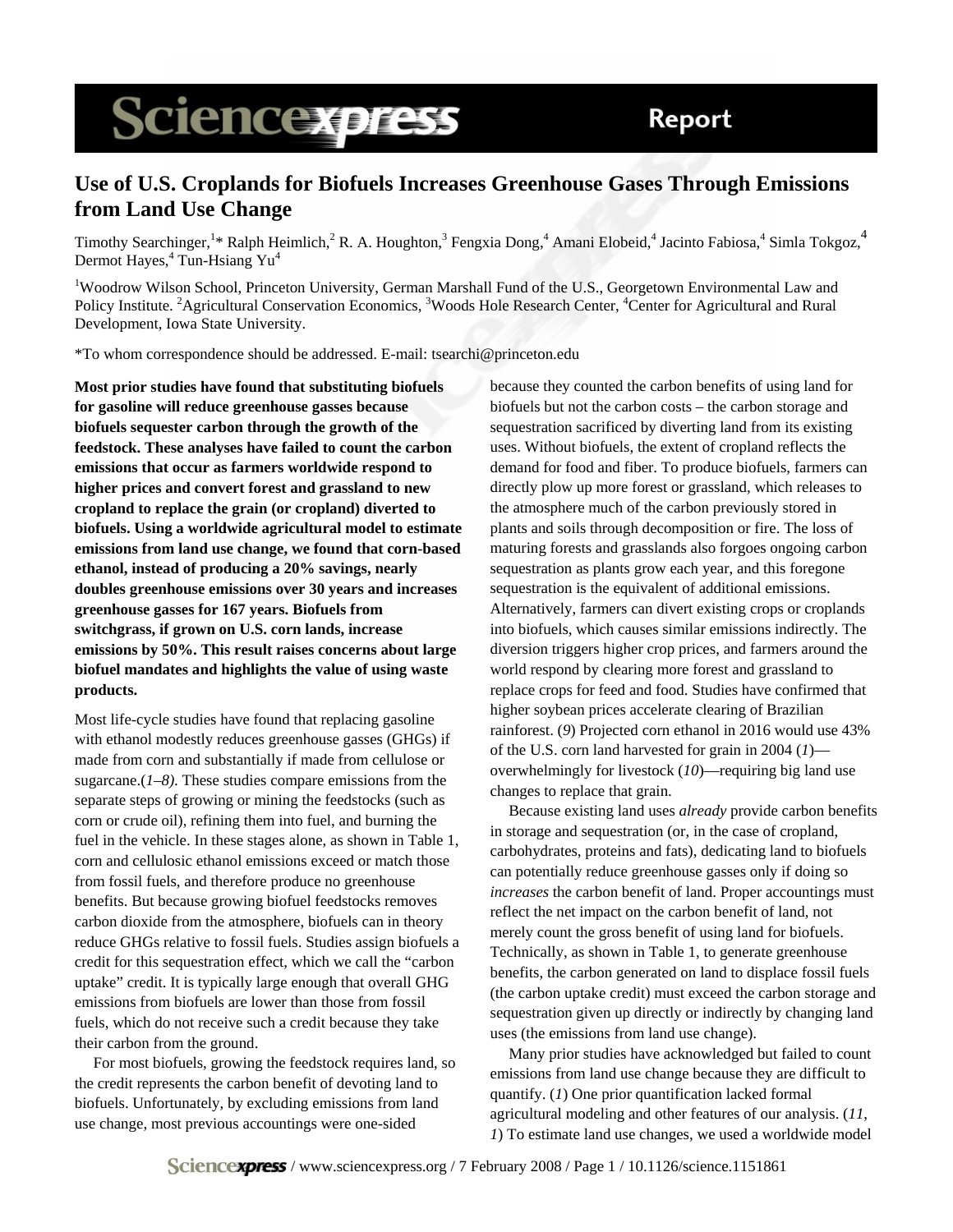to project increases in cropland in all major temperate and sugar crops by country or region (as well as changes in dairy and livestock production) in response to a possible increase in U.S. corn-ethanol of 56 billion liters above projected levels for 2016. (*12*, *13*) The model's historical supply and demand elasticities were updated to reflect the higher price regime of the last three years and to capture expected long-run equilibrium behavior. (*1*) The analysis identifies key factors that determine the change in cropland.

• New crops do not have to replace all corn diverted to ethanol because the ethanol by-product, dry distillers grains, replaces roughly one third of the animal feed otherwise diverted.

• As fuel demand for corn increases, and soybean and wheat lands switch to corn, prices increase by 40%, 20% and 17% for corn, soybeans, and wheat respectively. These increases modestly depress demand for meat and other grain products beside ethanol, so a small percentage of diverted grain is never replaced.

• As more American croplands support ethanol, U.S. agricultural exports decline sharply (corn by 62%, wheat by 31%, soybeans by 28%, pork by 18% and chicken by 12%).

• When other countries replace U.S. exports, farmers must generally cultivate more land per ton of crop because of lower yields.

Farmers would also try to boost yields through improved irrigation, drainage, and fertilizer (which have their own environmental effects), but reduced crop rotations and greater reliance on marginal lands would depress yields. Our analysis assumes that present growth trends in yields continue but that positive and negative effects on yields from biofuels balance out.

We calculated that an ethanol increase of 56 billion liters, diverting corn from 12.8 million hectares of U.S. cropland, would in turn bring 10.8 million hectares of additional land into cultivation. Locations would include 2.8 million hectares in Brazil, 2.3 million hectares in China and India, and 2.2 million hectares in the U.S.

Greenhouse emissions will depend on the type of lands converted. We assigned the new cropland in each region to different types of forest, savannah or grassland based on the proportion of each ecosystem converted to cultivation in the 1990s, and assumed that conversion emits 25% of the carbon in soils (*14*, *15)*, and all carbon in plants, which must be cleared for cultivation. For mature forests, in carbon equilibrium, we only calculated emissions from the initial conversion. For growing forests, we attributed emissions to biofuels equal to the carbon those lost forests would no longer sequester over thirty years (adjusted for disturbances like fire). Our estimates of the carbon content of ecosystems compare roughly to figures cited by the IPCC. (*16)* Our analysis does not reflect the full opportunity costs of using

lands for biofuels, which include the additional carbon lands *could* store if managed optimally (e.g., through reforestation), but only the carbon lands would otherwise store in their existing use. Our method yielded an average GHG emission of 351 MT per converted hectare  $(CO<sub>2</sub>$  equivalent).

We allocated the total emissions for all converted land into emissions per mega joule of fuel, and factored them into the GREET model (Table 1). GREET provides a commonly used lifecycle analysis of greenhouse gas emissions from the different stages of biofuel and gasoline production (*4*–*6*), and its default assumptions calculate that replacing gasoline with corn-ethanol reduces GHGs by 20% in the 2015 scenario excluding land use change. (*6*, *17*) As land generates more ethanol over years, the reduced emissions from its use will eventually offset the carbon debt from land use change, which mostly occurs quickly and is limited in our analysis to emissions within 30 years. We calculated that GHG savings from corn ethanol would equalize and therefore "pay-back" carbon emissions from land use change in 167 years, meaning greenhouse gasses increase until the end of that period. Over a 30-year period, counting land use change, GHG emissions from corn ethanol nearly double those from gasoline (Table 1). (We chose 30 years because near-term reductions are important and difficult to avert long-term climate change (*18*) and because ethanol is typically viewed as a bridge to more transformative energy technologies.)

As part of our sensitivity analysis, we found that even if corn-ethanol caused *no* emissions *except* those from land use change, overall GHGs would still increase over a 30 year period. (*1*) We also hypothesized a scenario in which (1) increased ethanol and higher prices spur enough yield increases beyond current trends to supply 20% of the replacement grain; (2) emissions per hectare of converted land are only half of our estimates, and (3) improved technology allows corn ethanol to reduce greenhouse gasses compared to gasoline by 40% excluding land use change. In that scenario, the payback period would last 34 years, which means emissions modestly increase over a 30 year period. (*1*)

A smaller ethanol increase of 30.6 billion liters had similar results, with emissions from land use change per MJ of ethanol 10% lower. (*1*) Far larger biofuel increases could change the magnitude of results in unclear ways.

Although these estimates face several uncertainties, the general finding flows from three reliable projections. First, farmers will replace most of the grain diverted from food and feed by ethanol because the demand for overall food and feed – as opposed to any particular grain -- is inelastic. (*19*) Second, increases in cropland will provide most replacement grain because they are cost-effective and fast, the yield effects of biofuel demands are both positive and negative, and the world has many convertible acres – up to 170 million hectares in Brazil alone (*20*–*21*) and perhaps 2.8 billion hectares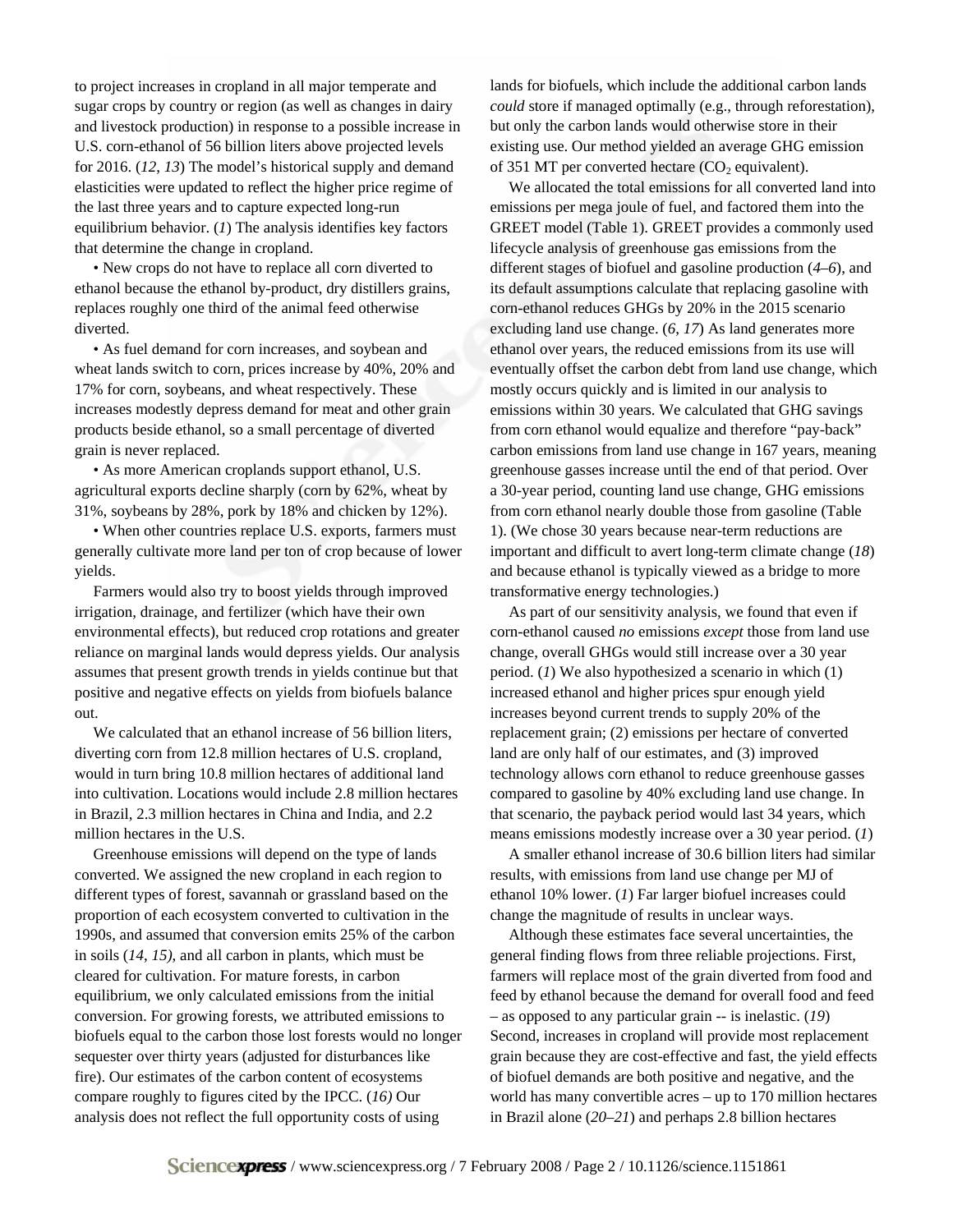worldwide. (*22*) Most significantly, the potential emissions per hectare of land conversion greatly exceed the annual greenhouse reductions per hectare of biofuels. According to GREET and at 2015 yields, a hectare of corn for ethanol reduces GHGs by 1.8 MT/ha/yr ( $CO<sub>2</sub>$ eq.), but each hectare of forest converted has up-front emissions of 604 to 1146 MT (varying by type and maturity), and each hectare of grassland or savannah from 75 to 305 MT. (*1*) If new cropland replaces any significant fraction of diverted cropland, the payback period for these up-front emissions will be long (even without counting foregone annual sequestration). This result makes intuitive sense because potential biofuel benefits originate in the annual carbon uptake from growing a feedstock, but growing that feedstock will typically require the up-front release of carbon previously sequestered on land over decades.

This analysis has implications for other biofuels. Cellulosic ethanol could use wastes that do not trigger land use change. But if American corn fields of average yield were converted to switchgrass for ethanol, replacing that corn would still trigger emissions from land use change that would take 52 years to pay back and increase emissions over 30 years by 50%. (*1*)

Ethanol from Brazilian sugarcane, based on estimated GHG reductions of 86% excluding land use changes, (*7*) could pay back the upfront carbon emissions in 4 years if sugarcane only converts tropical grazing land. However, if displaced ranchers convert rainforest to grazing land, the payback period could rise to 45 years. (*1*) The extraordinary productivity of Brazilian sugarcane merits special future analysis.

Even if hopes for dramatic yield improvements (*23*) or use of reserve lands (*8*) generated excess croplands in Europe or the U.S., biofuels would still not avoid emissions from land use change. Truly excess croplands would revert either to forest or grassland and sequester carbon. Using those lands instead for biofuels sacrifices this carbon benefit, which could exceed the carbon saved by using the same land for biofuels. (*24*) In addition, even as cropland declined in Europe in recent years, changing technology and economics led cropland to expand into forest and grassland in Latin America. (*25*). Higher prices triggered by biofuels will accelerate forest and grassland conversion there even if surplus croplands exist elsewhere. Most problematically, even with large increases in yields, cropland must probably consume hundreds of millions more hectares of grassland and forest to feed a rising world population and meat consumption (*22, 26*), and biofuels will only add to the demand for land.

This study highlights the value of biofuels from waste products (*27*) because they can avoid land use change and its emissions. To avoid land use change altogether, biofuels must use carbon that would reenter the atmosphere without doing useful work that needs to be replaced, for example, municipal waste, crop wastes and fall grass harvests from reserve lands. Algae grown in the desert or feedstocks produced on lands that generate little carbon today (*28*) might also keep land use change emissions low, but the ability to produce biofuel feedstocks abundantly on unproductive lands remains questionable.

Because emissions from land use change are likely to occur indirectly, proposed environmental criteria that focus only on direct land use change (*8*) would have little effect. Barring biofuels produced directly on forest or grassland would encourage biofuel processors to rely on existing croplands, but farmers would replace crops by plowing up new lands. An effective system would have to guarantee that biofuels use a feedstock, such as a waste product or carbonpoor lands that will not trigger significant emissions from land use change.

Counteracting increases in biofuels with controls or disincentives against land conversion would not only face great practical challenges but also have harsh social consequences. In our analysis, a diversion of 12.8 million hectares, otherwise generating 10% of the world's feed grain by weight, would reduce world consumption of meat 0.9% by weight and dairy products 0.6% (fluid milk equivalents). (*1*) This effect, of which around half reflects poorer diets in developing countries, depresses emissions and has a greenhouse gas "benefit" but probably not a desirable one. Effective controls on land conversion would constrain the major source of new supply to meet increased biofuel demands, resulting in less additional cropland and higher prices as markets seek equilibrium. In that event, more greenhouse "benefits" would stem in reality from reduced food consumption.

Using good cropland to expand biofuels will probably exacerbate global warming. As a corollary, when farmers use today's good cropland to produce food, they help to avert greenhouse gasses from land use change.

## **References and Notes**

- 1. Supporting materials available at *Science* Online.
- 2. A.E. Farrell et al., *Science* **311**, 506 (2006) (corrected *Science* **312**, 1748 (2006))
- 3. A.E. Farrell et al., supporting online material for (2), http://rael.berkeley.edu/EBAMM/EBAMM\_SOM\_1\_0.pdf
- 4. M. Wang, C. Saricks, D. Santini, "Effects of fuel ethanol use on fuel-cycle energy and greenhouse gas emissions" (Center for Transportation Research, Energy Systems Division, Argonne National Laboratory, Argonne, IL 1999).
- 5. M. Wang, paper presented at the 15th International Symposium on Alcohol Fuels, San Diego, CA, 26-28 September 2005.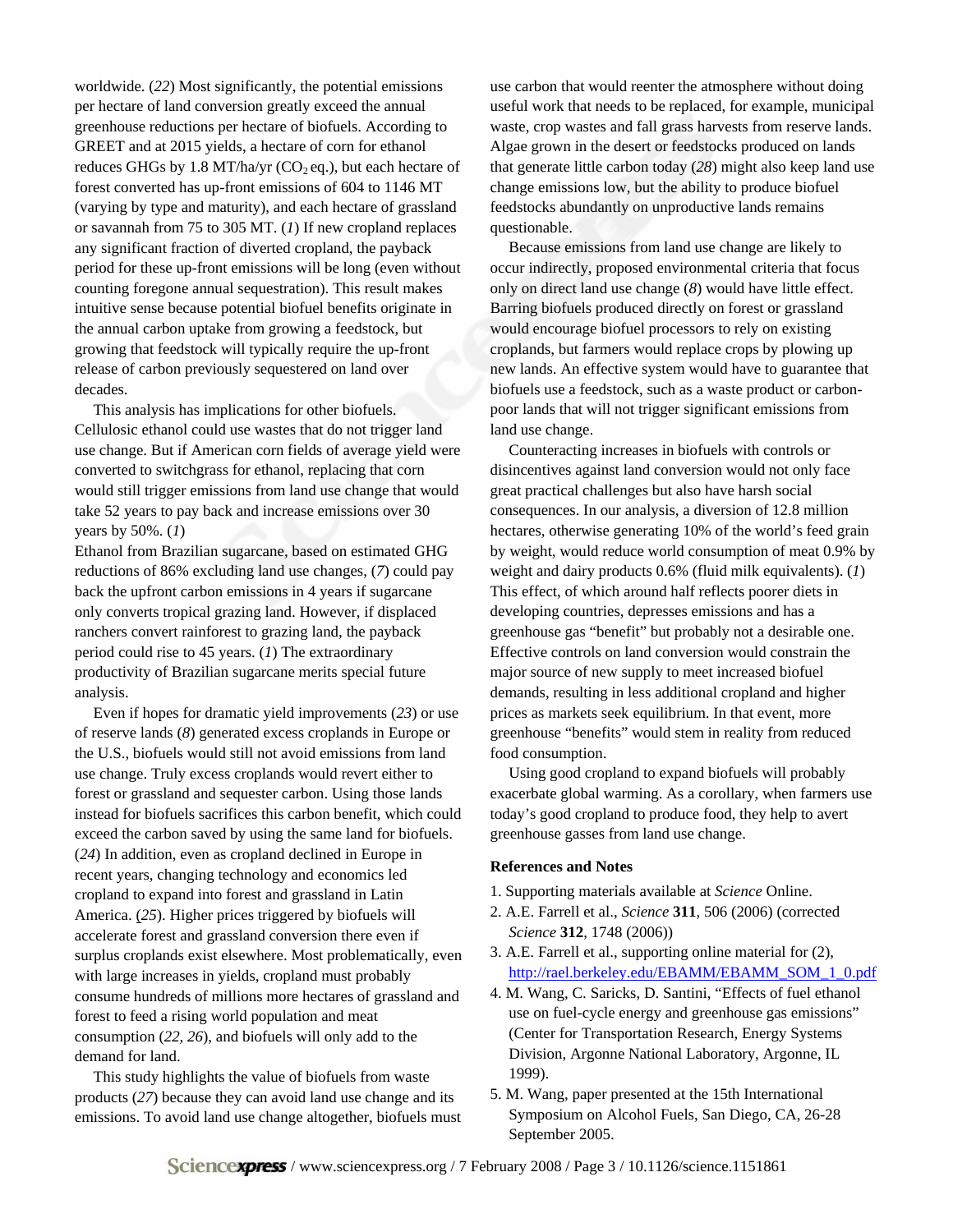- 6. Argonne National Laboratory, "Greenhouse gases, regulated emissions, and energy use in transportation (GREET) computer model" (Argonne, Illinois, 2007; http://www.transportation.anl.gov/software/GREET/public ations.html) (last accessed 9 September, 2007)
- 7. I. Macedo, M.R. Lima, V. Leal , J.E. Azevedo Ramos da Silva, "Assessment of greenhouse gas emissions in the production and use of fuel ethanol in Brazil," (Government of the State of São Paulo, 2004)
- 8. Commission of the European Communities, "Biofuels progress report: Report on the progress made in the use of biofuels and other renewable fuels in the member states of the European Union" (COM(2006) 845 final, Brussels 2006)
- 9. D.C. Morton et al., *Proc. Nat. Acad. Sci. U.S.A.* **103**, 14637 (2006)
- 10. Iowa Corn Growers, "Uses for corn fact sheet" (2007; http://www.iowacorn.org/cornuse/cornuse\_3.html) (visited Sept. 28, 2007)
- 11. M. Deluchi, "A multi-country analysis of lifecycle emissions from transportation fuels and motor vehicles" (UCD-ITS-RR-05-10, University of California at Davis, Davis, CA 2005).
- 12. S. Tokgoz et al., "Emerging biofuels outlook of effects on U.S. grain, oilseed and livestock markets" (Staff Report 0- 7-SR 101, Center for Agricultural and Rural Development, Iowa State University, Ames, IA 2007)
- 13. S. Tokgoz et al, "Data files for revised 2015/16 baseline and scenario without E-85 constraint" (Center for Agricultural and Rural Development, Iowa State University, 24 September 2007)
- 14. L.B. Guo, R.M. Gifford, *Global Change Biol.* **8,** 345 (2002)
- 15. D. Murty, M.U.F. Kirschbaum, R.E. McMurtie, H. McGilvray, *Global Change Biol.* **8**, 105 (2002)
- 16. Intergovernmental Panel on Climate Change, "Climate change 2001: The scientific basis, contribution of working group 1 to the third assessment report of the Intergovernmental Panel on Climate Change" (2001)
- 17. Unlike nearly all other studies, GREET incorporates an estimate of emissions from agricultural conversion in its "making feedstock" calculations for corn ethanol at an extremely modest .82 g/MJ for reasons discussed in (*1*). We deleted that emission from the making feedstock estimate in Table 1 to substitute our own estimate in the column marked land use change. Table 1 retains a GREET-calculated credit for biomass in "making feedstock" to reflect the increased carbon sequestration in soils from growing switchgrass instead of annual crops.
- 18. Intergovernmental Panel on Climate Change, "Fourth assessment report: Climate change 2007: Synthesis report summary for policymakers" (2007)
- 19. The elasticity for the aggregate demand for grains is lower than the demand elasticities for individual grains. Demand for individual grains reflects the ability of consumers to substitute other grains when own prices rise, whereas the aggregate demand for grains declines only to the extent that consumers reduce their demand for total food and feed. The amount of replacement cropland depends primarily on reduced demand for all grains.
- 20. R.D. Schnepf, E. Dohlman, C. Bolling, "Agriculture in Brazil and Argentina: Developments and prospects for major field crops" (WRS-01-03, Economic Research Service, U.S. Department of Agriculture, Washington, DC, 2001).
- 21. M.J. Shean, "Brazil: Future agricultural expansion potential underrated" (Foreign Agricultural Service, U.S. Department of Agriculture, Washington, D.C. 2003)
- 22. J. Bruinsma, Ed., *World Agriculture: Toward 2015/30, An FAO Perspective* (Food and Agricultural Organization of the U.N., Rome and London, 2003)
- 23. M. Johanns, Transcript of remarks at renewable energy conference, U.S. Department of Agriculture, St. Louis, Missouri, 11 October 2007.
- 24. R. Righelato, D.V. Spracklen, *Science* **317**, 902 (2007)
- 25. H. Steinfeld et al., *Livestock's Long Shadow: Environmental Issues and Options* (Food and Agricultural Organization of the U.N., Rome, 2006)
- 26. D. Tilman et al., *Science* **292**, 281 (2001)
- 27. R.D. Perlack et al, "Biomass as a feedstock for a bioenergy and bioproducts industry: The technical feasibility of a billion-ton annual supply" (Tech. Rep. ORNL/TM 2006/66, Oak Ridge National Laboratory, Oak Ridge, TN, 2005)
- 28. D. Tilman, J. Hill, C. Lehman, *Science* **314**, 1598 (2006)
- 29. Table 1 is calculated with GREET 1.7(4) using default assumptions for the 2015 scenario and as described in (*17*). Gasoline is a combination of conventional and reformulated gasoline. Ethanol rows are based on E-85, and adjusted to isolate effects of ethanol by proportionately removing emissions of gasoline. Land use change emissions are amortized over 30 years, and for biomass assume use of U.S. corn fields of average yield to produce switchgrass at 18 MT/ha (*27*) with no feed byproduct. Emissions from burning ethanol are slightly higher than feedstock uptake credit because some carbon is emitted as more potent greenhouse gasses than  $CO<sub>2</sub>$ . By GREET estimates, 3.04 MJ provides power for 1 kilometer.
- 30. Acknowledgments: We appreciate the valuable suggestions by Tim Male and Mark Delucchi. This material is based in part upon work supported by the National Aeronautics and Space Administration under Grant Number NNX06AF15G issued through the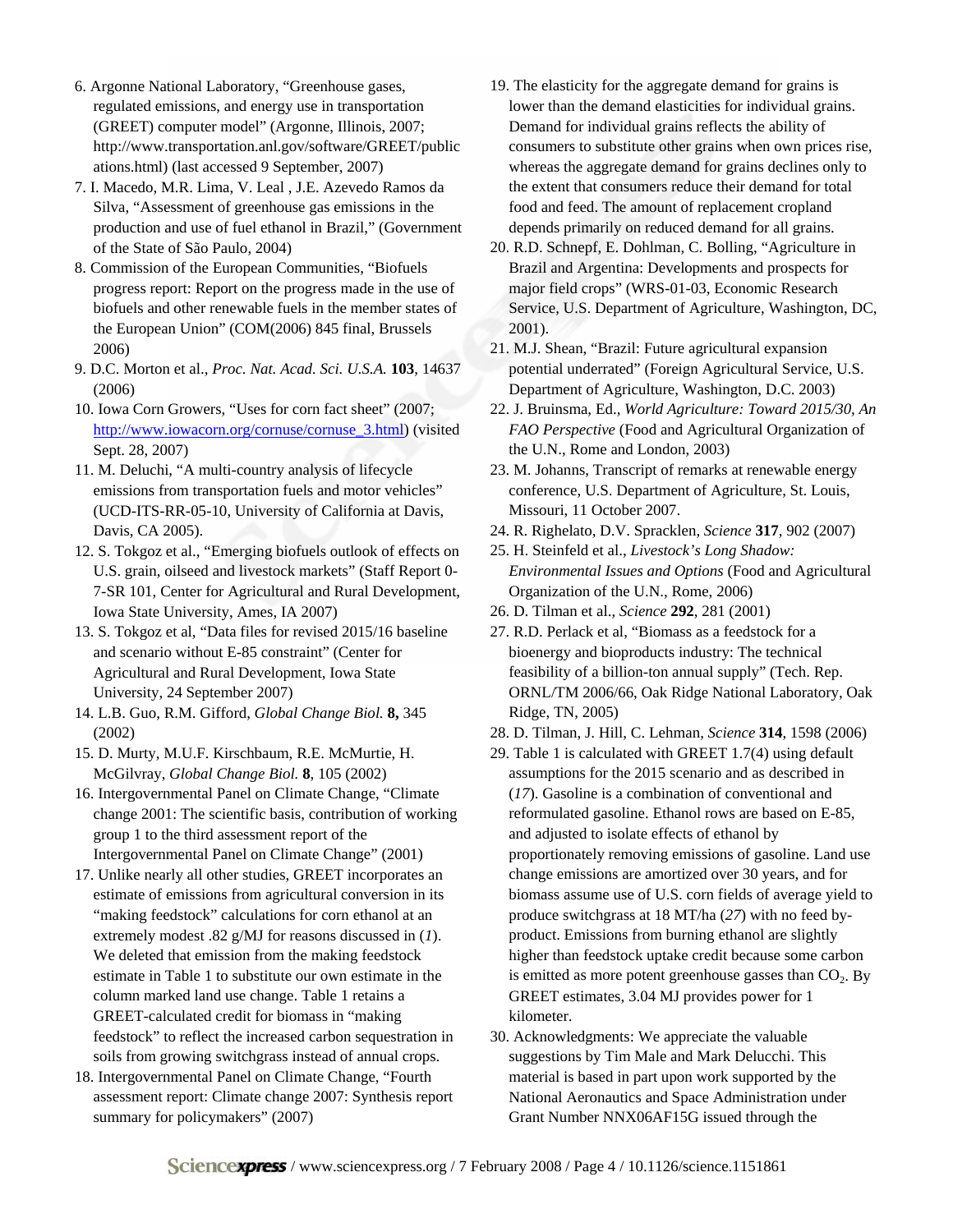Terrestrial Ecology Program, and by the William and Flora Hewlett Foundation.

## **Supporting Online Material**

www.sciencemag.org/cgi/content/full/1151861/DC1 SOM Text Tables S1 to S3 Appendix A to F References

17 October 2007; accepted 28 January 2008 Published online 7 February 2008; 10.1126/science.1151861 Include this information when citing this paper.